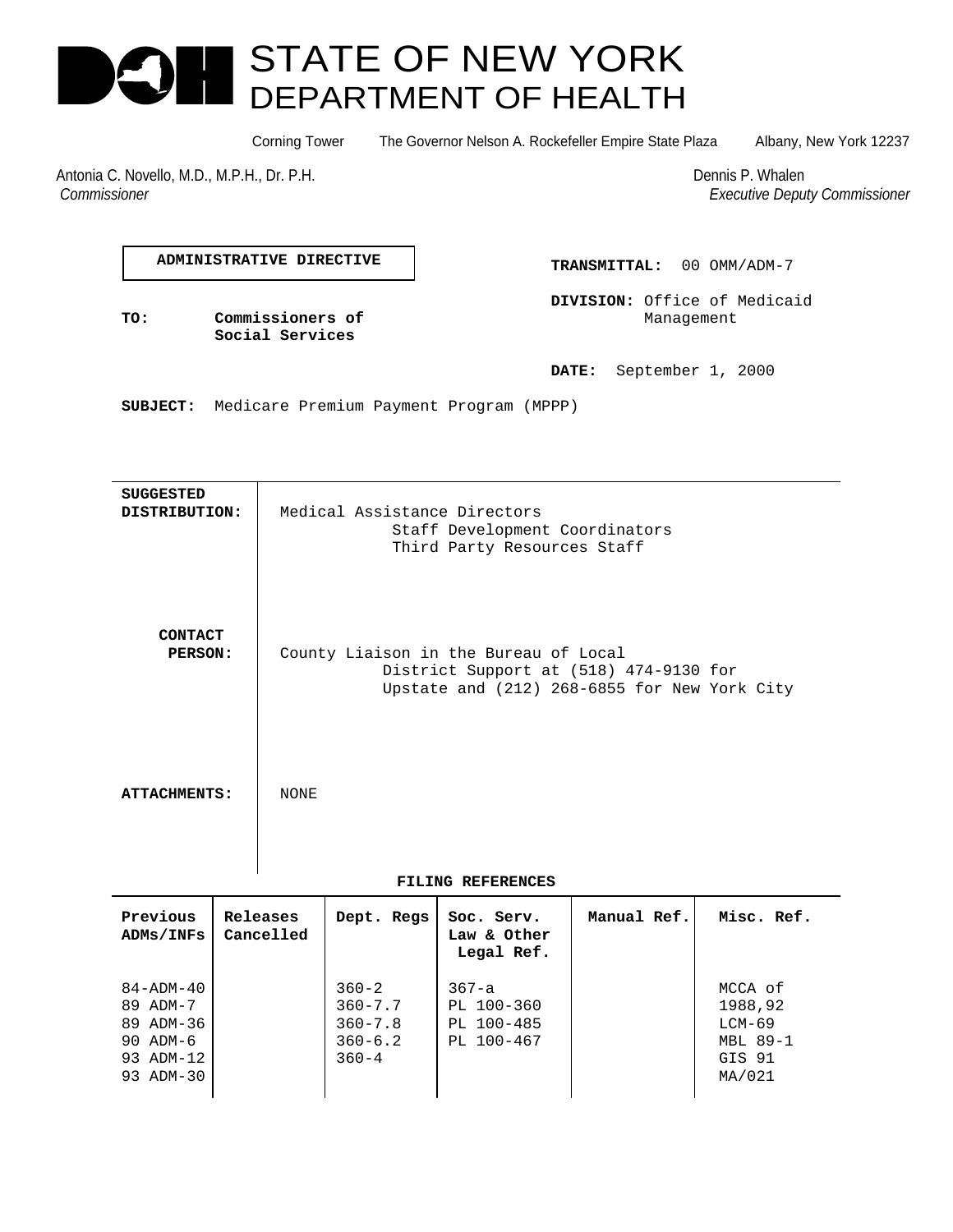**Trans. No.** 00 OMM/ADM-7 **Page No.2**

#### **I. PURPOSE**

This administrative directive (ADM) is to remind local departments of social services (LDSSs) of the importance of all of the Medicare Part B premium reimbursement programs to the impoverished Medicare eligible population in New York State. These include the Qualified Medicare Beneficiary (QMB) program, the Specified Low-Income Medicare Beneficiary program (SLIMB), the Qualified Individual-1 (QI-1) program and the Qualified Individual-2 (QI-2) program.

\_\_\_\_\_\_\_\_\_\_\_\_\_\_\_\_\_\_\_\_\_\_\_\_\_\_\_\_\_\_\_\_\_\_\_\_\_\_\_\_\_\_\_\_\_\_\_\_\_\_\_\_\_\_\_\_\_\_\_\_\_\_\_\_\_\_\_\_\_\_\_\_\_\_\_\_

#### **II. BACKGROUND**

The Medicare Catastrophic Coverage Act of 1988 (MCCA) requires states to pay premiums, deductibles and coinsurance for Qualified Medicare Beneficiaries (QMBs). The Omnibus Budget Reconciliation Act of 1990 (OBRA 90) requires states to provide Medicaid payments for Medicare Part B premiums for Specified Low Income Medicare Beneficiaries (SLIMBs). The Qualified Individual-1 (QI-1) and Qualified Individual-2 (QI-2) programs which were effective in January, 1998 resulted from the federal Balanced Budget Act of 1997.

## **III**. **PROGRAM IMPLICATIONS**

This directive is intended to remind all local district workers who conduct Medicaid interviews, including chronic care workers, that applicants for Medicaid must have their eligibility determined for the various Medicare premium payment programs (MPPP) referred to above if applicant is determined ineligible for Medicaid and has Medicare coverage. When an applicant is determined ineligible for Medicaid and he/she has Medicare Part A, workers must enter an "A" in the Buy-In indicator field of the SSI related budget to determine eligibility for the QMB program. If determined ineligible for the QMB program, the worker should enter an "S" in the Buy-In indicator field of the same SSI-related budget. A resident of a congregate care facility who is fully eligible for Medicaid at the appropriate congregate care level is precluded from eligibility for the Medicare premium payment programs.

If the applicant's income and resources are under 100% of the Federal poverty Level and he/she has both Medicare Part A and Part B, workers must enter the QMB indicator in the third party system. This must be done regardless of whether the applicant checked the "Medicare Buy-In" indicator on the Medicaid application [DSS-2921].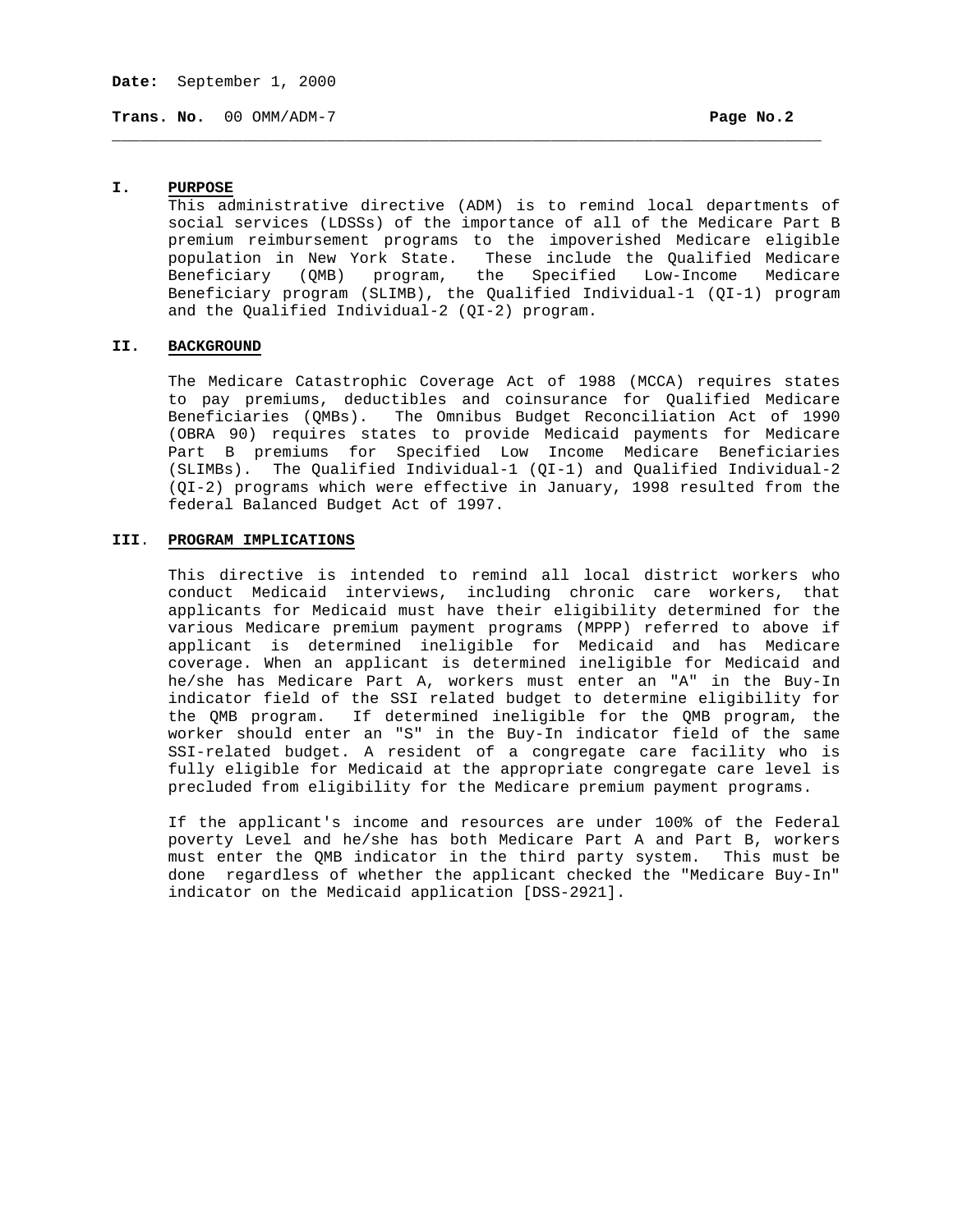**Date:** September 1, 2000

**Trans. No.** 00 OMM/ADM-7 **Page No.3**

# **IV. REQUIRED ACTION**

#### **A. Required Action For SSI-Related Recertifications For Medicaid**

\_\_\_\_\_\_\_\_\_\_\_\_\_\_\_\_\_\_\_\_\_\_\_\_\_\_\_\_\_\_\_\_\_\_\_\_\_\_\_\_\_\_\_\_\_\_\_\_\_\_\_\_\_\_\_\_\_\_\_\_\_\_\_\_\_\_\_\_\_\_\_\_\_\_\_\_

At the next scheduled recertification, workers must determine eligibility for the MPPP and offer the appropriate benefit to each SSIrelated individual/couple who has Medicare Part A coverage (the applicant must have Medicare Part B in effect for the QI-2 program). The appropriate Buy-In indicator should be entered into the Buy-In indicator field of the MBL budget as explained above. If the individual/couple is fully eligible for Medicaid and the QMB program, the individual/couple must be offered both benefits.

The QMB program provides payment for the Medicare Parts A and B premiums (See 92 LCM-69 "Qualified Medicare Beneficiaries (QMBs)" for instructions on conditional enrollment into Medicare Part A in order to pay for the Part A premium). Payment for the Medicare Part A and B coinsurance and deductible can also be made even for additional Medicare benefits that are not normally covered by the Medicaid program. The additional benefits include: podiatry services, clinical social worker services and chiropractic services, all of which are covered under Medicare but are not covered under the State Plan for Medicaid.

A full description of the procedures to follow for the QMB program may be found in the "Procedures" section of 89 ADM-7, "Implementation of the Medicare Catastrophic Coverage Act of 1988 (MCCA) Related to the Medicaid Payment of Medicare Premiums, Deductibles and Coinsurance". In 89 ADM-7, social services districts were advised to use the most current DSS-2921 or DSS-3174 (Medicaid Application/Recertification forms) to compute eligibility for the Medicare Buy-In program for active Medicaid-Only recipients. Although this directive was issued in 1989, you should follow these instructions for determining QMB eligibility for fully eligible Medicaid recipients who have never had a QMB determination computed.

MBL Transmittal 89-1 describes the QMB budgeting process. If the individual/couple is QMB eligible each person will have a Medicaid Coverage Code of "09" and a "P" will be entered onto the Buy-In screen of the third party subsystem of WMS. If the individual/couple is both Medicaid eligible and QMB eligible, each person will have a Medicaid Coverage of "01" (or "10" if the individual selects only community coverage or if a transfer penalty has been imposed) and a "P" on Buy-In screen. This will permit the individual/couple to have full Medicaid coverage and also permit providers to receive Medicaid payment for Medicare co-insurance and deductibles for the additional services covered by Medicare that are not ordinarily covered by Medicaid.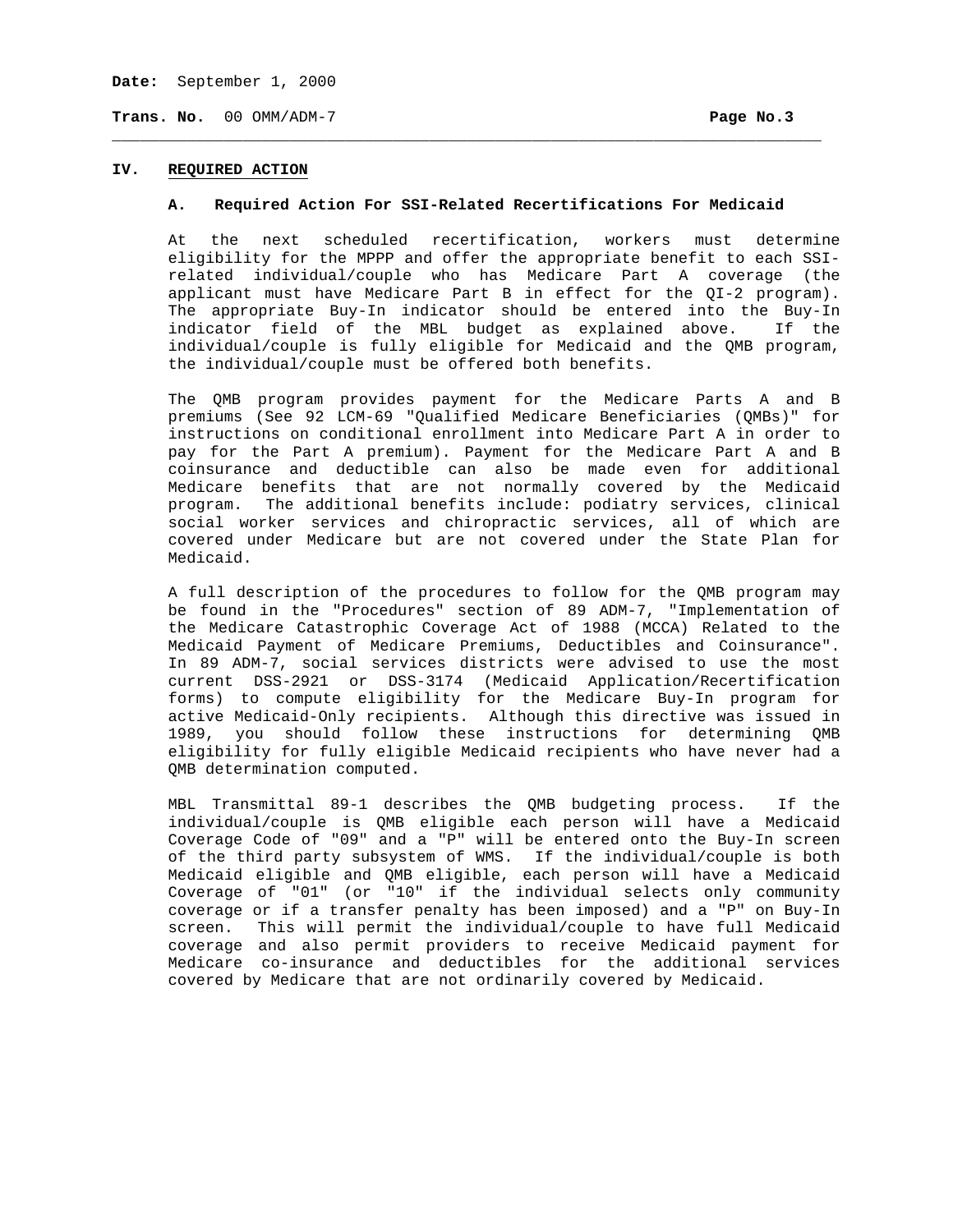**Trans. No.** 00 OMM/ADM-7 **Page No.4**

The SLIMB program pays for the Medicare Part B premium only. The individual/couple must have Medicare Part A in order to have the Medicare Part B premium paid for. They do not need to be currently enrolled with Medicare Part B as entry into the Buy-In will provide them with that coverage. MBL Transmittal 93-3 describes the SLIMB budgeting process. If the individual/couple is SLIMB eligible each person will have a Medicaid Coverage Code of "06" and an "L" will be entered into the Buy-In screen of the third party subsystem of WMS. The individual/couple will have provisional coverage due to the "06" Medicaid Coverage Code and each person will have the full Medicare Part B premium paid for through the Buy-In. A more detailed explanation of the SLIMB program may be found in 93 ADM-30 entitled "Medical Assistance Payment of Medicare Part B Premiums For Specified Low Income Medicare Beneficiaries (SLIMBS)".

\_\_\_\_\_\_\_\_\_\_\_\_\_\_\_\_\_\_\_\_\_\_\_\_\_\_\_\_\_\_\_\_\_\_\_\_\_\_\_\_\_\_\_\_\_\_\_\_\_\_\_\_\_\_\_\_\_\_\_\_\_\_\_\_\_\_\_\_\_\_\_\_\_\_\_\_

The QI-1 and QI-2 programs which were effective in January, 1998 in New York State resulted from the federal Balanced Budget Act of 1997. An individual/couple cannot be Medicaid eligible and also be eligible for the Qualified Individual programs. On an annual basis, starting in January, 1998 and ending in December, 2003, the federal government allots a capped monetary payment to States to pay for the entire Medicare Part B premium for QI-1s and a portion of the Medicare Part B premium for QI-2s. There is no State or local share for these premiums. The processing of these cases differs from traditional case processing because if an individual is determined to be eligible either as a QI-1 or a QI-2, the case is actually denied on WMS. Based upon MA denial reason codes, a CNS notice is sent advising the individual of his/her eligibility for the program.

To calculate SLIMB through QI-2 eligibility, an "S" is entered in the Buy-In Indicator field on the SSI-related MBL budget.

### **B. New SSI-Related Applications For Medicaid**

For each new SSI-related Medicaid application, social services districts must also determine eligibility for the MPPP whenever the individual/couple has Medicare Part A even if the application is for Medicaid-Only and "Medicare Buy-In" is not checked off. Instructions for budgeting MPPP have been described in the Recertification section above. Workers should be reminded that individuals who are in receipt of SSI cash payments and have Medicare Part B only may conditionally enroll into Medicare Part A at the Social Security Office, apply for the QMB program and have the Medicare Part A premium paid for through the buy-in system. They also receive the additional services available to QMBs that are not normally available through the Medicaid program. Individuals having chronic renal disease are entitled to MPPP.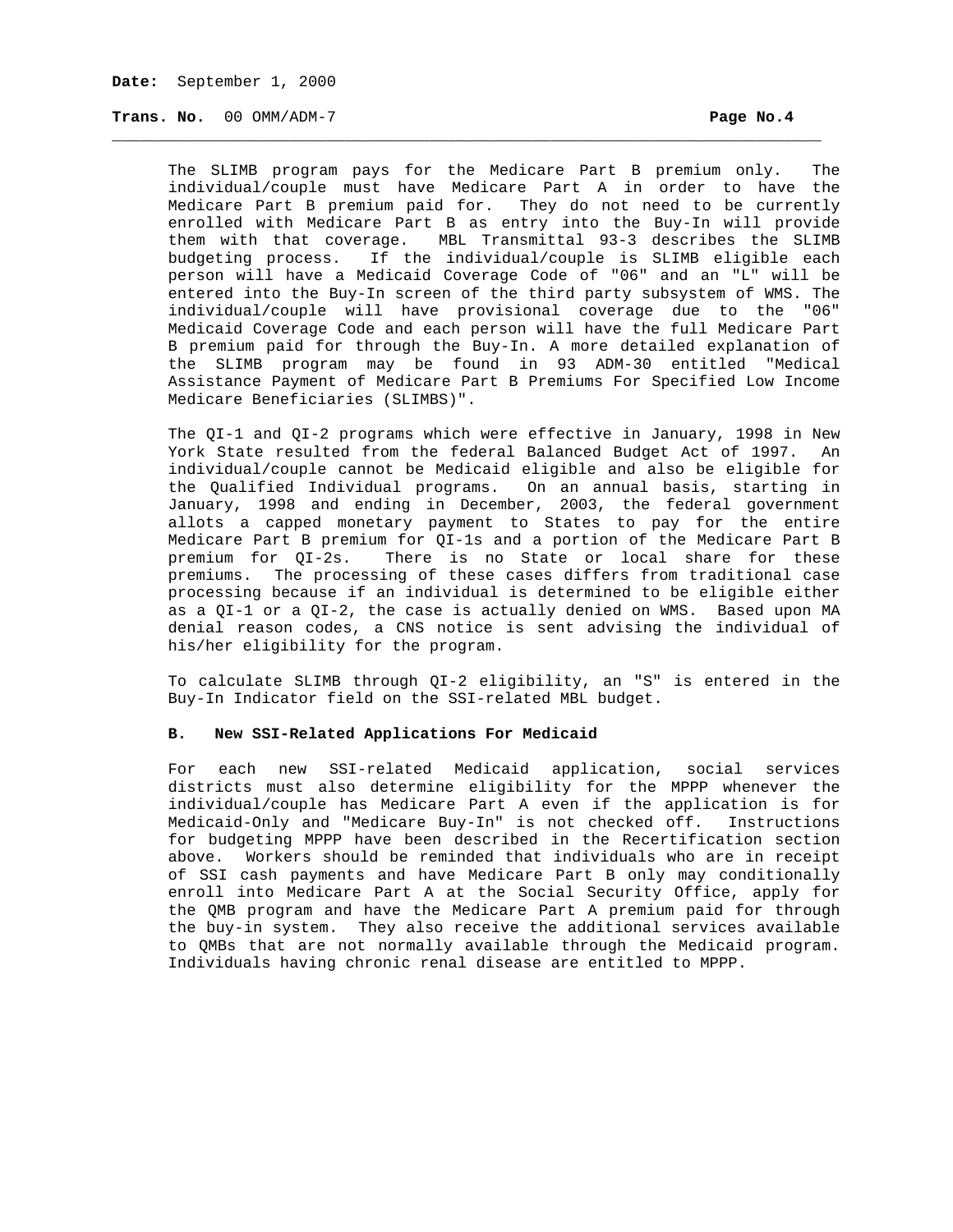**Date:** September 1, 2000

**Trans. No.** 00 OMM/ADM-7 **Page No.5**

# **V. NOTICE REQUIREMENTS**

Applicants/recipients for each of the MPPP are entitled to both adequate and timely notice concerning their eligibility.

\_\_\_\_\_\_\_\_\_\_\_\_\_\_\_\_\_\_\_\_\_\_\_\_\_\_\_\_\_\_\_\_\_\_\_\_\_\_\_\_\_\_\_\_\_\_\_\_\_\_\_\_\_\_\_\_\_\_\_\_\_\_\_\_\_\_\_\_\_\_\_\_\_\_\_\_

For the QMB Program, social services districts must use DSS-4039 (Notice of Action on Application/Benefit for the Medicare Buy-In Program) or DSS-4040 (Notice of Decision on Eligibility for the Medicare Buy-In Program [Active MA-Only Recipients]). The DSS-4040 should only be used for individuals who have Medicaid coverage and never had a QMB budget calculated (there is no CNS support for the DSS-4040). It is a one time only notice as explained in 89 ADM-7. If an individual applies for the Medicaid program and is denied and found eligible for the QMB program, social service districts should send the appropriate Medicaid denial notice and the appropriate QMB acceptance notice.

CNS support is available for QMB denials and discontinuances (Reason Code X52 for both) for MA-Only cases. Acceptance notices for MA-Only QMB cases are manual and in some districts undercare notices (Reason Code C09,and S17) for MA-Only cases are supported by CNS.

For the SLIMB program, social service districts must use the DSS-4393 (Notice Of Action On Application/Benefit For Medical Assistance Payment Of The Medicare Part B Premium). CNS support (Reason Code X53) is available for SLIMB denials and discontinuances. Reason Code C10 is available for SLIMB continuation of the Medicare Part B premium as well as reason code S18.

For manual notification of either the Qualified Individual-1 and Qualified Individual-2 programs, social service districts may use the DSS-4393 (Notice of Action on Application/Benefit for Medical Assistance Payment of the Medicare Part B Premium) programs. DSS-4393 may also be used for individuals who lose eligibility for one of the MPPP programs at a lower Federal Poverty Level and are determined eligible for one of the Qualified Individual programs at recertification or for individuals who applied for full Medicaid or the QMB program and are determined ineligible for those programs but determined eligible for one of the Qualified Individual programs. CNS support is available for individuals/couples who have applied specifically for the Qualified Individual programs (U80, U81, E81, U82,and U83). Since the processing of these cases involves denying the Medicaid application, all notices, including acceptance notices are based upon CNS Denial Reason Codes.